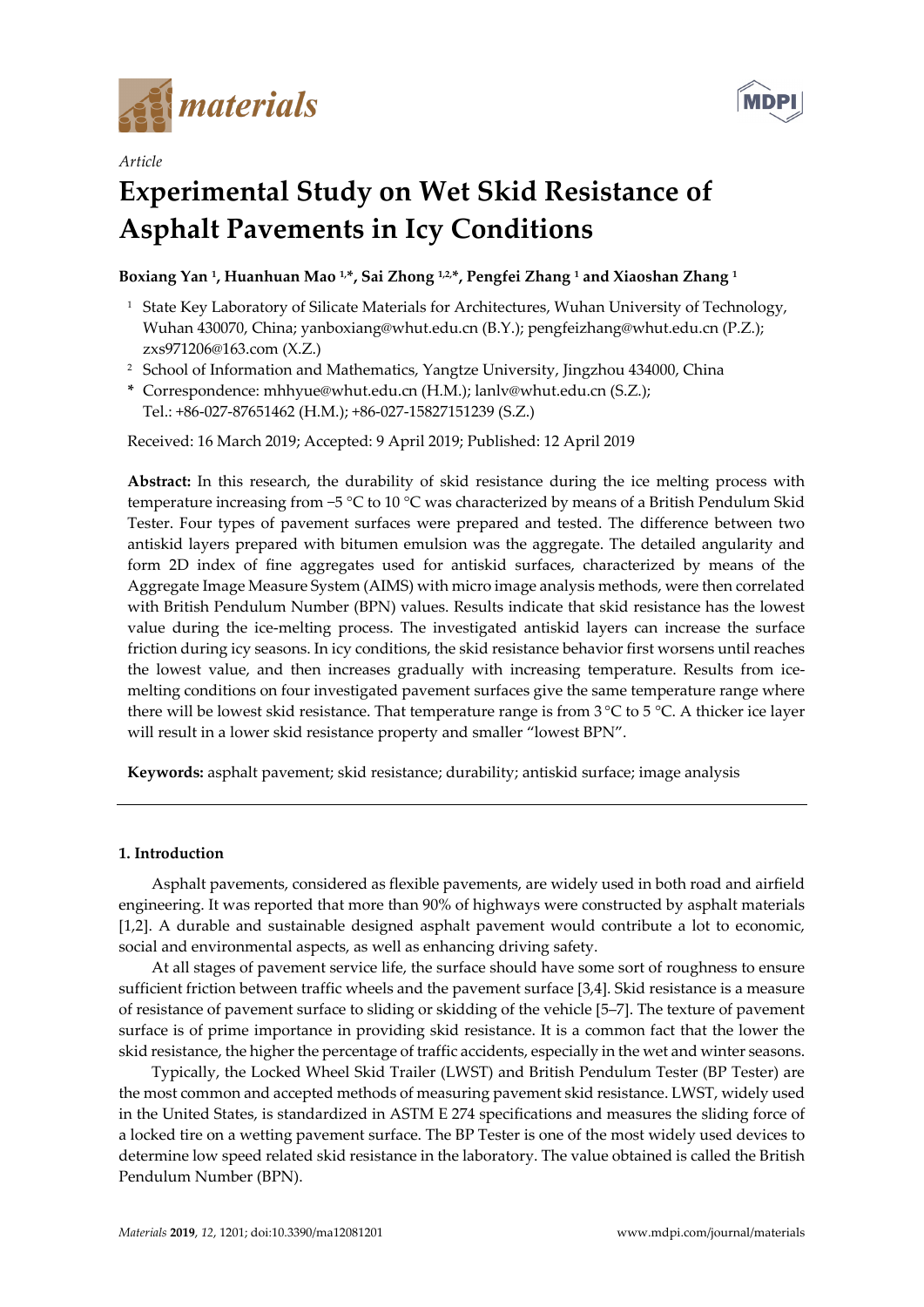However, one of the limitations of the current BP Tester is that it lacks any correction for temperatures. Previous research had concluded that BPN values are dependent on the pavement temperature [8]. Temperature influences friction properties because it changes the physical properties of tire rubber and asphalt pavement surfaces, which are both viscoelastic materials. Bazlamit reported that skid resistance of asphalt pavement decreases during seasons with warmer temperature and increases during seasons with colder temperature. Such phenomenon is related to the stiffness properties of asphalt materials and rubber that used during skid resistance tests [9].

Prof. Liang used a BP Tester to characterize the temperature effect on the measured frictional properties of a hot-mix asphalt mixture surface [10]. He concluded that an increase of temperature would result in a decrease of friction, and the effect of an HMA pavement, rubber slider and water temperatures influenced the measured frictional properties significantly. Based on the data of skid resistance of a wetted pavement, Bazlamit concluded that an approximately linear relationship can be finalized between skid resistance and temperature [8]. Table 1 summarizes the temperature ranges that have been carefully studied in literatures. Obviously, most of the related work was focused on ambient temperature or pavement surface temperature higher than 10 °C.

| Reference           | Temperature<br>Conditions  | Findings                                                  |
|---------------------|----------------------------|-----------------------------------------------------------|
| Burchett JL, 1980   | From 16.8 °C to 19         | • Correlations between skid resistance and                |
| $[11]$              | $\rm ^{\circ}C$            | temperature were not good;                                |
|                     |                            | • Skid resistance was highest in the spring, dropped      |
| Elkin BL, 1980 [12] | Seasonal changes           | off noticeably during the summer, and began to            |
|                     |                            | recover in late fall;                                     |
|                     |                            | • Skid resistance decreases with increased                |
| Subhi MB, 2005      | At 0, 10, 20, 30 and       | temperature;                                              |
| [8]                 | 40 °C                      | • Linear relationship between skid resistance and         |
|                     |                            | temperature;                                              |
| Bianchini A, 2011   | From 10 °C to 35           | • It is possible to define a reference air temperature to |
| $[13]$              | $\rm ^{\circ}C$            | which friction measured at any other air temperature      |
|                     |                            | value can be adjusted;                                    |
| Baran ED, 2011      | From 10 °C to 60           | • Temperature correction relationship for skid            |
| $[14]$              | $\rm ^{\circ}C$            | resistance measurements were proposed;                    |
| Robert YL, 2012     | From $4.4 \degree$ C to 60 | • Increase of temperature resulted in decrease of         |
| [10]                | $\rm ^{\circ}C$            | friction;                                                 |
| Scarpas A, 2013     |                            | • Effect of Pavement temperature and ambient              |
| $[15]$              | From $0 °C$ to $60 °C$     | temperature was modeled;                                  |
|                     |                            | • Higher PT and AT would result in lower friction;        |
| Hadiwardoyo SP,     | From 30 °C to 55           | • Skid number values decreased with increasing            |
| 2013 [16]           | $\rm ^{\circ}C$            | temperature;                                              |
|                     | Surface                    |                                                           |
|                     | temperature: 15-45         |                                                           |
|                     | $\rm ^{\circ}C$            |                                                           |
|                     | Water                      |                                                           |
| Wang DW, 2014       | temperature: 10-30         | • All four of the acquired temperatures are negatively    |
| $[17]$              | $\rm ^{\circ}C$            | related to the friction coefficient                       |
|                     | Air temperature:           |                                                           |
|                     | 15-30 °C                   |                                                           |
|                     | Tire temperature:          |                                                           |
|                     | 20-30 °C                   |                                                           |

**Table 1.** Temperature effect on the friction behavior from literatures.

However, cold winter conditions will influence the micro-texture of aggregates and stiffness of tire rubber itself. Hence, research on temperature effect in colder temperature range is important as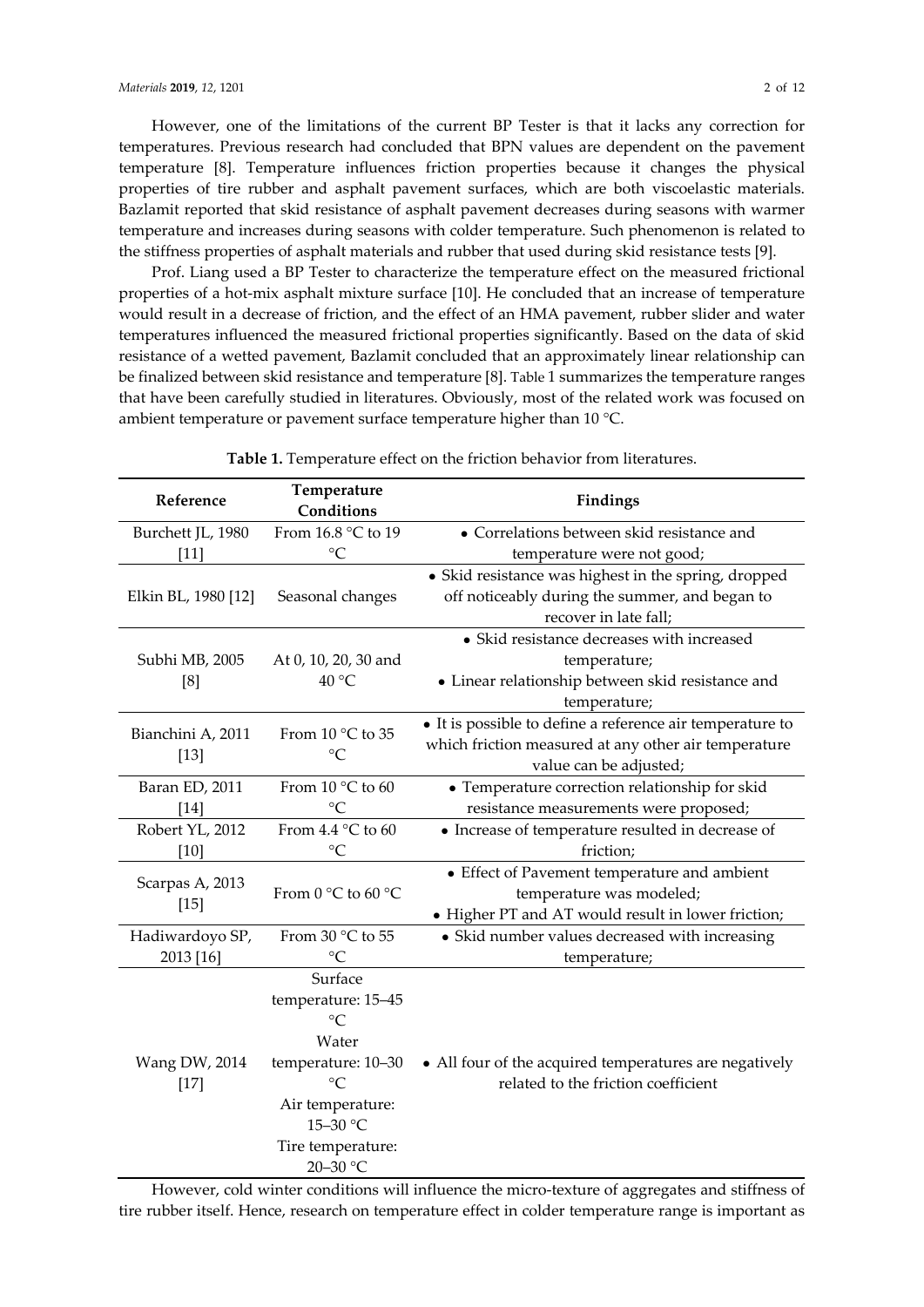well, typically in icy conditions. In a cold winter, a better understanding of skid resistance behavior will lead to safer traffic by ensuring logical deicing techniques and skid maintenance in asphalt pavements to ensure better skid resistance [18].

Accordingly, this paper reports on the durability of skid resistance in very low temperature condition, especially in an ice-melting condition lower than 0 °C, has been developed and is discussed herein. BPN values under ice melting conditions were measured to examine the skid performance of antiskid surfaces under winter road condition. The angularity and surface texture index of the used fine aggregates were characterized by mean of Aggregate Image Measure System (AIMS) with micro image analysis methods. The detailed angularity and surface texture were then correlated with BPN values under ice-melting conditions. Conclusions from this research can be used as guidance for pavement maintenance in the winter time.

#### **2. Materials and Methods**

Asphalt mixture gradation of AC-16 (asphalt concrete, Panjin north asphalt co. LTD, Panjin, China) and SMA-16 (stone-matrix asphalt mixture, Panjin north asphalt co. LTD, Panjin, China) were first prepared as a traditional asphalt pavement surface layer. The void content is 4.2% for AC-16 and 4% for SMA = 16. Their skid resistance at ice-melting conditions were first tested. Another two antiskid surfaces were prepared by applying bitumen emulsion and fine aggregates onto AC and SMA surfaces. The construction steps of the antiskid surface are as follows:

Firstly, beams with  $380 \pm 5$  mm length,  $50 \pm 6$  mm height and  $63 \pm 6$  mm width were cut from mixture slabs. Secondly, bitumen emulsion was uniformly sprayed onto the specimen surface with a ratio of 0.7 kg/m2. Table 2 presents the properties of used bitumen emulsion. Thirdly, clean and fine cubic aggregates were applied to the bitumen emulsion and let them set down into bitumen film with a ratio of 2.2 kg/m2. Two types of aggregates, basalt and dolerite, were used. Table 3 concludes the characteristics of the used fine aggregates. Both aggregates are alkali aggregates, so that bitumen emulsion with approximately pH of 2.0 was used.

After bitumen emulsion is cured, loose aggregates were swept away and finally the antiskid layer was then obtained on the cut surfaces. Figure 1 compares the visualized features of the investigated specimens, with antiskid layer or ice layer on top. Three specimens were prepared and test for every type of antiskid surface.

| Properties                          | <b>Values</b>        | Specifications       |                      |
|-------------------------------------|----------------------|----------------------|----------------------|
| Appearance                          | Dark brown liquid    |                      |                      |
| Density $[g/cm^3]$                  | 0.99                 | <b>ASTM D6973-16</b> |                      |
| Acidity/Alkalinity                  | Approx. 2.0 pH       |                      |                      |
| Viscosity at $25^{\circ}$ C [mPa·s] | 36.7                 | <b>ASTM D4402-15</b> |                      |
|                                     | Weight [%]           | 47.5                 | <b>ASTM D6997-12</b> |
| Recovered binder by distillation    | Penetration at 25 °C | 62                   | ASTM D5-13           |
|                                     | Softening point      | 50                   | ASTM D36-14e1        |

**Table 2.** Characteristics of bitumen emulsion for antiskid surface layer.

**Table 3.** Characteristics of fine aggregates for antiskid surface layer.

| <b>Aggregate types</b> | <b>Properties</b>         | Values | <b>Specifications</b> |  |  |
|------------------------|---------------------------|--------|-----------------------|--|--|
| Basalt                 | Apparent specific gravity | 2.876  | ASTM C128-15          |  |  |
|                        | Aggregates size           |        | $0.3 - 0.6$           |  |  |
|                        | Apparent specific gravity | 2.912  | <b>ASTM C128-15</b>   |  |  |
| Dolerite               | Aggregates size           |        | $0.6 - 1.18$          |  |  |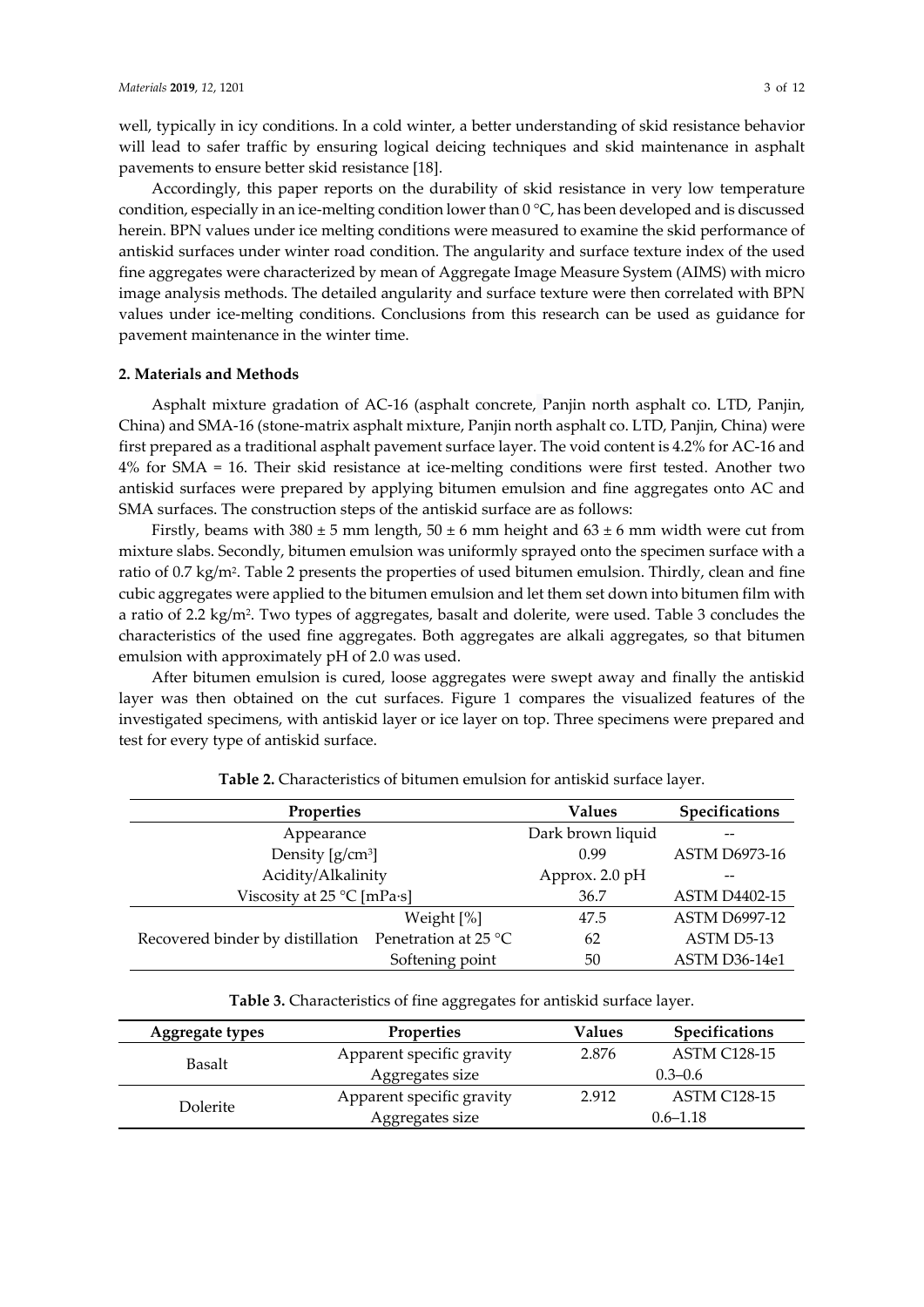

with Antiskid-B

with Antiskid-D

with ice layer

Figure 1. Visual feature of the investigated surfaces.

#### *2.1. British Pendulum Skid Test*

A BP Tester was employed to measure the surface frictional properties during ice melting process in accordance with ASTM E303-93. The values measured, BPN, represent the frictional properties obtained with the apparatus. A BP Tester is a low-speed device, about 10 km/h, that measures the skid resistance related to surface micro-texture rather than macro-texture. Antiskid layers in this research used bitumen emulsion-based chip seal technology, which therefore lets the micro-texture of surface domains cause the pavement friction. Therefore, BP Tester can be used to correlate BPN during ice melting process. Table 4 shows BPN values of the investigated surfaces without ice at room temperature of 28 °C. The average BPN value of the SMA surface is 74.8, which is slightly higher than that of the AC surface. The two applied antiskid surfaces can provide better antiskid resistance, while Antiskid-B has higher increment than that of Antiskid-D.

| <b>Surface</b>        |    |    | <b>BPNs</b> |    |    | <b>Average BPN</b> | Increment |
|-----------------------|----|----|-------------|----|----|--------------------|-----------|
| $AC-16$               | 75 | 70 | 73          | 70 | 70 | 71.6               |           |
| AC16 plus Antiskid-B  | 80 | 80 | 81          | 81 | 80 | 80.4               | 13%       |
| AC16 plus Antiskid-D  | 72 | 72 | 75          | 72 | 75 | 73.2               | 2.2%      |
| $SMA-16$              | 76 | 75 | 73          | 75 | 75 | 74.8               |           |
| SMA16 plus Antiskid-B | 85 | 80 | 80          | 85 | 80 | 82                 | $9.6\%$   |
| SMA16 plus Antiskid-D | 75 | 75 | 76          | 76 | 76 | 75.6               | 1.1%      |

**Table 4.** British Pendulum Number (BPN) values of the investigated surfaces without ice.

#### *2.2. Aggregates Surface Characteristics Analyses*

Skid resistance is a function of different factors including the micro-texture and macro-texture of the pavement surface. Micro-texture is highly dependent on the surface characteristics of aggregates, such as angularity and surface texture [19,20]. The Aggregate Image Measure System (AIMS) is an image analysis tool, which can investigate the shape properties of both coarse and fine aggregate including angularity, sphericity and surface texture index of coarse aggregates, 2D form of fine aggregates.

Basalt aggregate with nominal size of 0.3 to 0.6 mm, and dolerite aggregate with nominal size of 0.6 to 1.18mm, were used to prepare the antiskid surface layer. AIMS has been employed to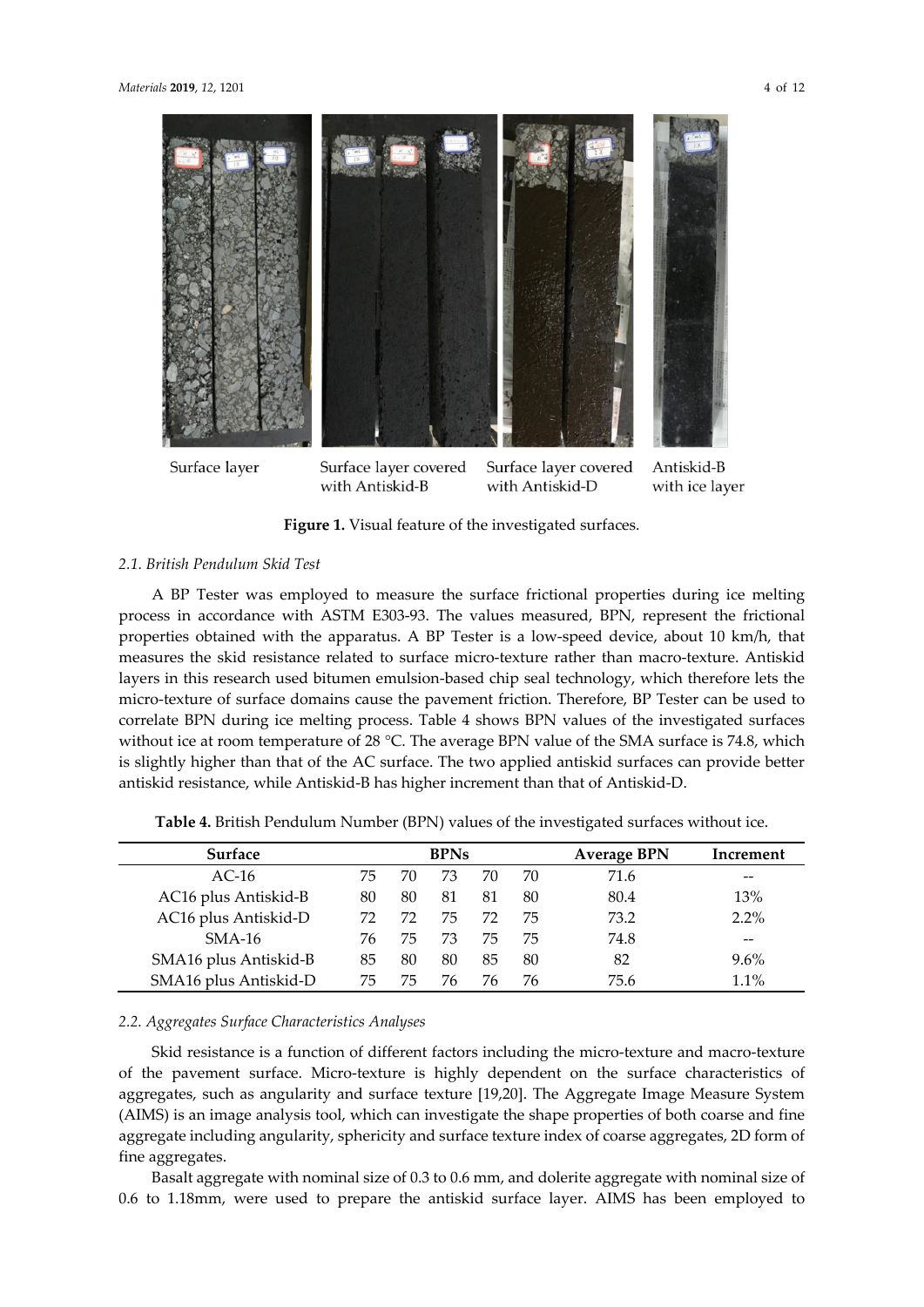characterize the angularity and 2D form of these two types of fine aggregate. Figure 2 presents the visualized fine aggregates and their corresponding image during AIMS analysis.



**Figure 2.** Visualized fine aggregates (left) and Aggregate Image Measure System (AIMS) image (right).

#### **3. Results and Discussion**

The ice melting process has three stages, initial stage, melting stage and end stage. At the initial stage, the pavement surface is completely covered with ice, while the melting stage has both ice and water. At the end stage, the pavement is then covered with cold water and no ice present at all. Ice thickness of 1mm and 2 mm was prepared under following steps. Firstly, the beams were immersed in water for 2 h at room temperature, and then placed in the refrigerating chamber at −5 °C for 5 h with plastic bag packed. Secondly, the top side of every beam was carefully fenced and a certain amount of water was then stored to create an ice layer with the expected thickness. The first step was needed to first fill voids in the beam and hence prevent the water from leakage when it was poured onto the beam surface. This process is explained with Figure 3.



**Figure 3.** Process of prepare ice layer with certain thickness on beams.

The ice-melting process was characterized by putting specimens under BP Tester at room temperature condition of 28 °C. The BPN values and surface temperatures were then continuously recorded every three minutes. In this research, the 1mm thick ice was completely melted at 7 °C, and 7.2 °C for the 2 mm thick ice layer. The surface temperature of specimens in this research was defined as the temperature of the entire specimen's surface during the ice melting process, which means it was either temperature of the ice surface or temperature of the melted water. Therefore, the initial BPN value represents the skid resistance property of the pavement surface when it is fully covered with ice. The following BPN values illustrate the skid resistance behaves when the surface is influenced by ice and water. At the end, BPN values illustrate the surface friction characteristics under the water condition.

Figure 4 compares the BPN values of AC-16 and SMA-16 under the ice-melting condition. Research data clearly illustrates that the SMA-16 surface has a higher BPN value and better skid resistance that of AC-16 surface, no matter what temperature condition and ice accumulation characteristic of the surface has.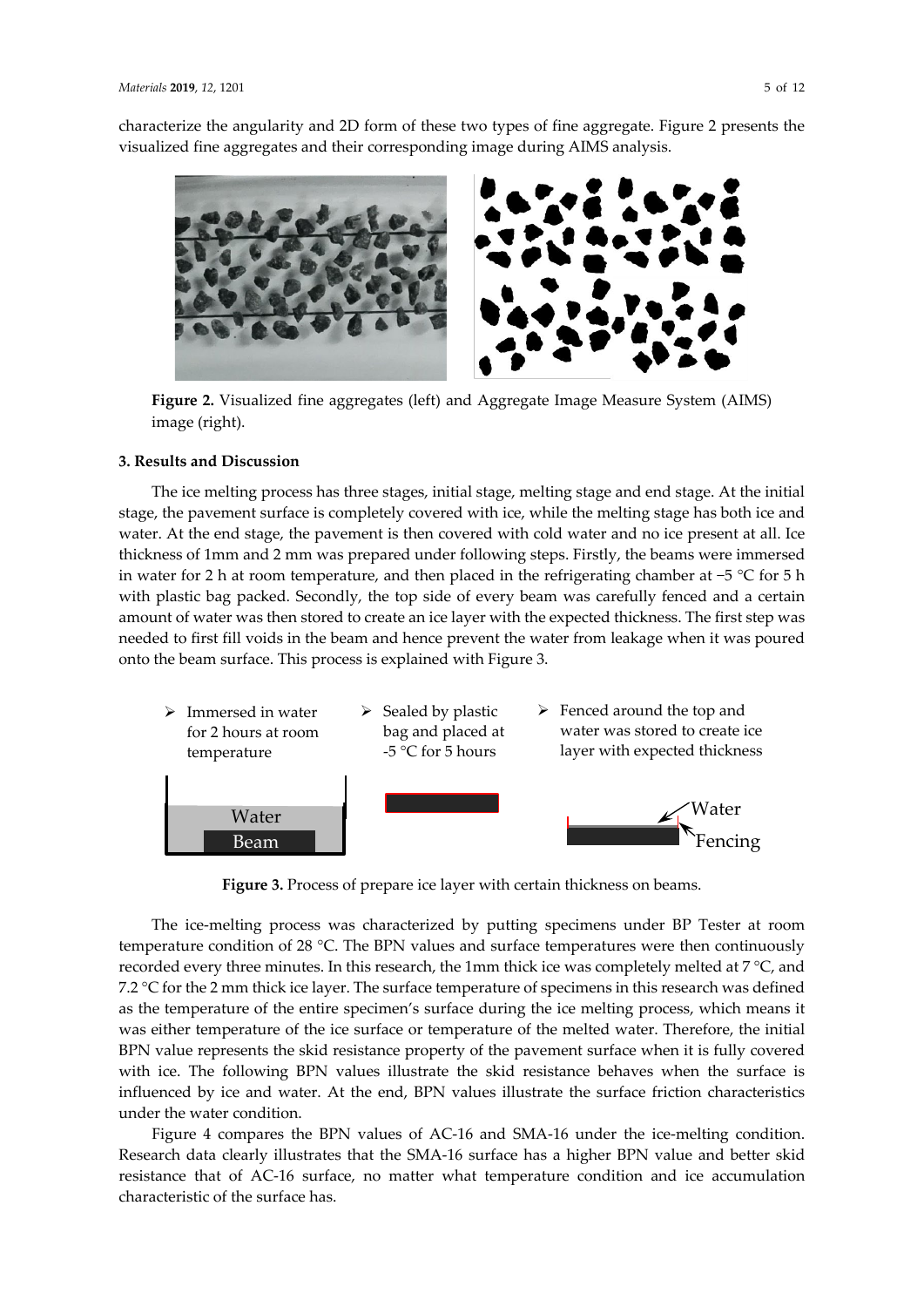

**Figure 4.** BPN values of traditional surface layers during ice-melting process.

The relationship between BPN and skid resistance properties on pavements is concluded in Figure 5 [21]. It can be seen that minimum BPN of 42 must be achieved to prevent traffic from skidding accidents. This means that the investigated SMA-16 and AC-16 surface cannot provide a sufficient friction property when it is covered with ice and in the beginning of ice-melting stage. When the surface temperature increases to higher than  $6^{\circ}C$ , both surfaces can provide BPN values higher than 42.

| <b>BPN Value</b> | Skid resistance |  |
|------------------|-----------------|--|
| 27 and below     | <b>Very low</b> |  |
| $27 - 32$        | Low             |  |
| 32-37            | Medium          |  |
| $37-42$          | Good            |  |
| $42+$            | Excellent       |  |

**Figure 5.** Relationship between BPN and skid resistance on pavements.

# *3.1. Surface Temperature Dependencies*

Figure 6 indicates the ice effect on BPN values of the asphalt surface, as well as temperature influence. One millimeter ice will dramatically decrease the skid resistance of the asphalt pavement surface, the BPN values drops from 70–80 to as low as around 10. Surface temperature has the same influence contribution on both AC surface with and without the ice layer. In the range of  $0^{\circ}$ C to  $6^{\circ}$ C, BPN values decrease slightly and then tend to increase when the surface temperature increases.

Figure 7 presents the relationship between surface temperature and BPN values during the icemelting process. Skid resistance at the pavement surface decreases at the very beginning of ice melting process. Initial skid resistance is relatively low until the thick ice film is worn off the top of surface by a rubber slider from the BP Tester, resulting in increasing values of BPN. Antiskid-B and Antiskid-D show the same results of BPN trends.

The ice-melting process results in a concave trend between friction and surface temperature (melting time as well). There is a temperature at which the minimum friction value at pavement surface is achieved during the ice-melting process. Table 5 concludes the lowest BPN values that occurred during ice melting at their corresponding surface temperatures. Firstly, it can clearly be seen that the investigated antiskid layers can significantly increase the surface friction properties. The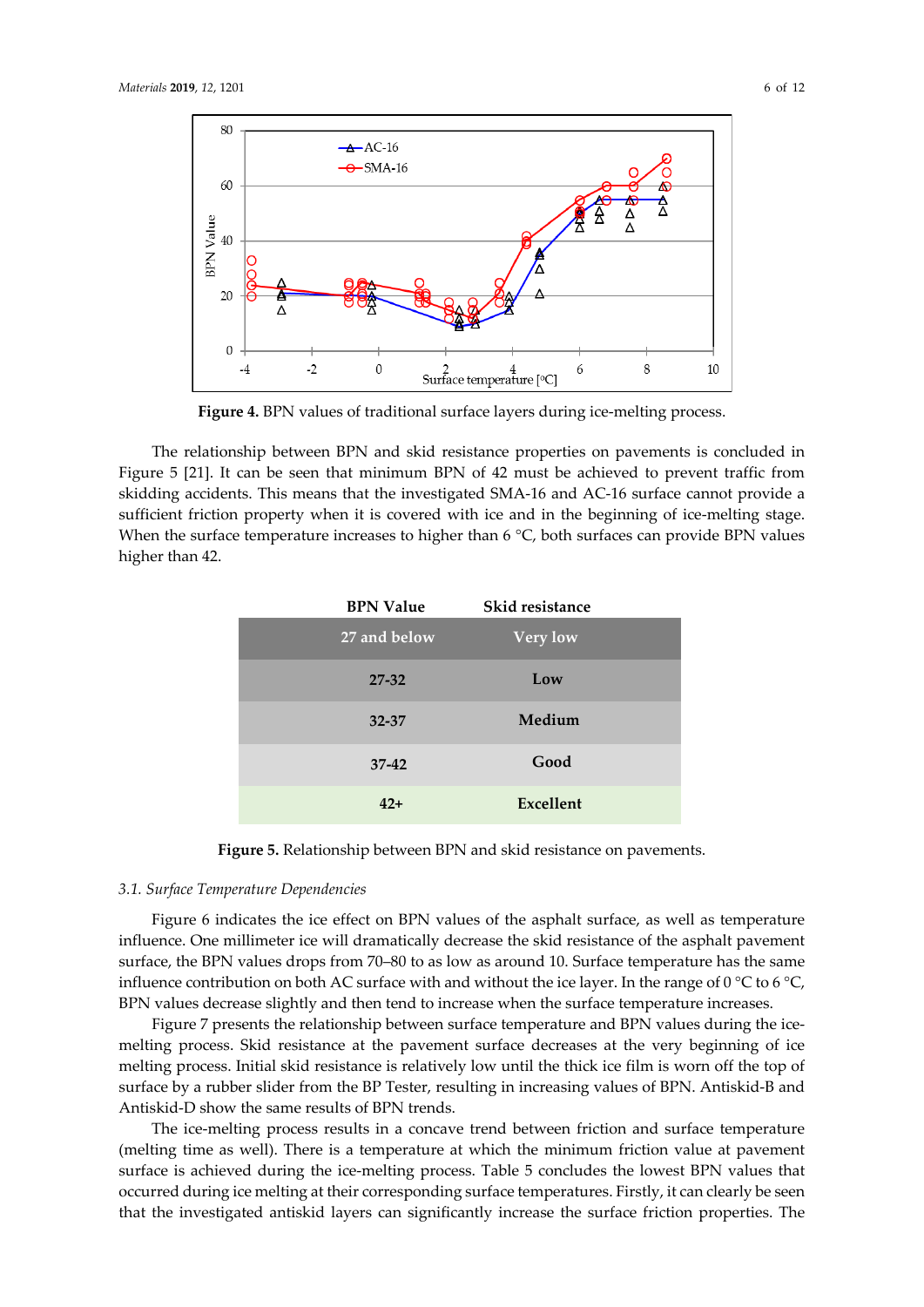lowest BPN values of AC and SMA surfaces have been enhanced from 11.6 and 14.4 to a value of around 20, respectively, when the antiskid surface has been applied. Secondly, the corresponding temperatures have been increased slightly as well, from 2.5 °C to 5 °C.



**Figure 6.** Ice effect on the BPN values.



**Figure 7.** Relationship between surface temperature and BPN value.

| <b>Surface Type</b>   | <b>Lowest BPN</b> | Surface Temperature Where Lowest BPN Exists [°C] |
|-----------------------|-------------------|--------------------------------------------------|
| AC <sub>16</sub>      | 11.6              | 2.4                                              |
| AC16 plus Antiskid-B  | 20                | 3.4                                              |
| AC16 plus Antiskid-D  | 21                | 4.2                                              |
| SMA16                 | 14.4              | 2.8                                              |
| SMA16 plus Antiskid-B | 18                | 5.4                                              |
| SMA16 plus Antiskid-D | 20                | 5                                                |

Figure 8 explains the resulting concave trend between friction and surface temperature by means of macrotexture. In the initial stage, the surface is fully covered with an ice layer. During the melting stage, water will flow from the peak to the bottom between aggregates, resulting in lower average depth between peak points and bottom points. Therefore, the lowest BPN values will be achieved in this stage. At the end stage, ice has been completely melted and water has been flowed away and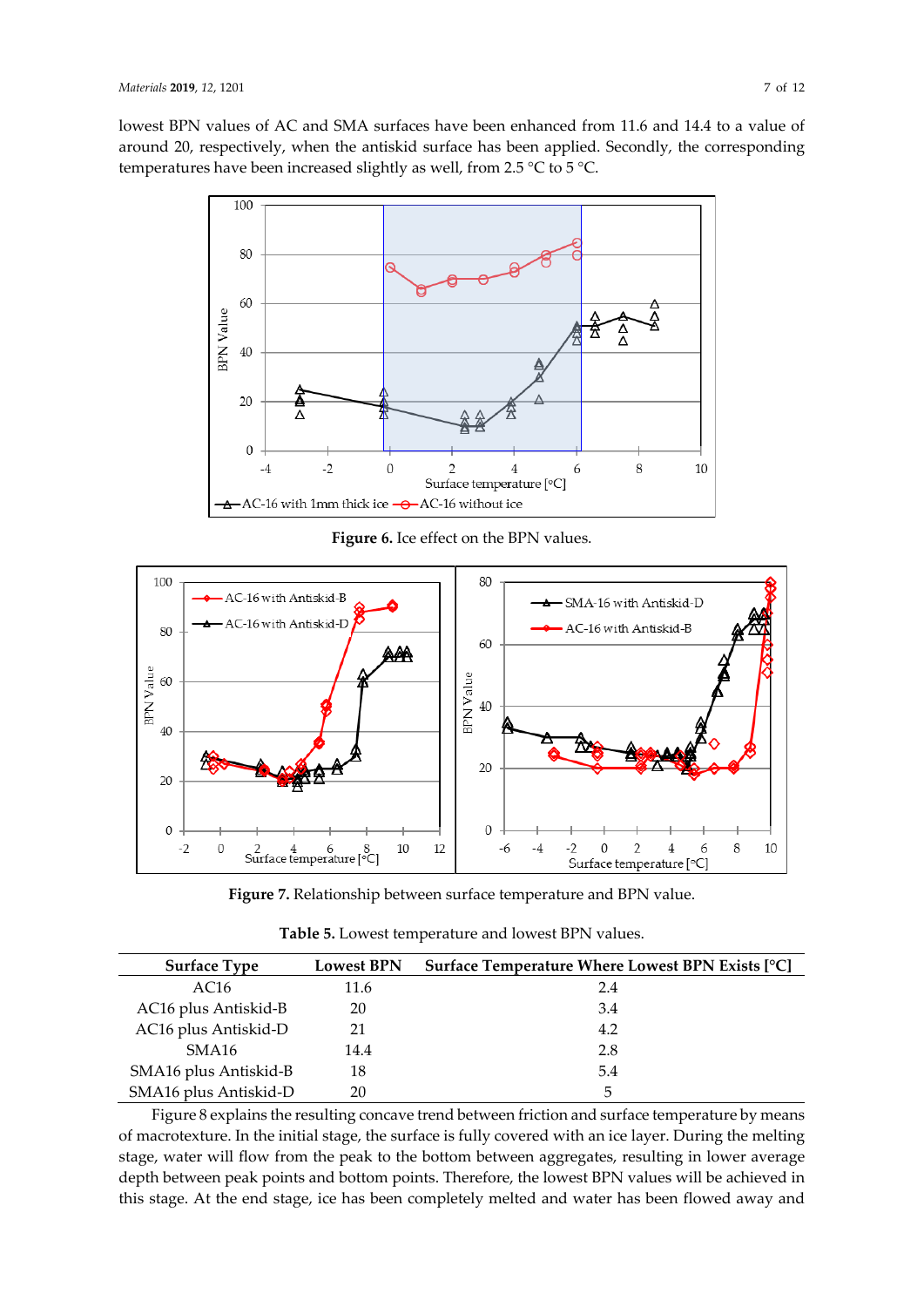evaporated as well. A lower temperature condition will result in aggregates with higher surface micro-roughness and a rubber slider of increased stiffness [22]. So the real antiskid surface has been achieved and the maximum friction value can be achieved. However, the temperature dependency in this research was concluded with an icy surface. Ice and cold water have non-negligible influence. Conducting skid resistance analysis in a cold temperature chamber could provide further valuable recommendations.



**Figure 8.** Graphic explanation on the macrotexture changes during ice melting process.

# *3.2. Aggregate and Gradation Dependencies*

Figure 9 compares the BPN trends during the ice-melting process between different aggregate types. The ice thickness is 1 mm. The graph shows the maximum BPN values of four investigated antiskid surfaces are in agreement with the results presented in Table 4.

Antiskid-B on both AC and SMA surfaces presents the highest BPN values at the end stage, but with a far different trend during the ice-melting process. On the AC structure, friction property gets gradually enhanced when the surface temperature is higher than 4 °C, while it keeps decreasing until 8 °C and then increases significantly to the maximum value on the SMA surface. Antiskid-D presents the same BPN varying trend, as well as the maximum value at the final stage, both on AC and SMA structures.

Figure 9 illustrates that when the same surface construction method was used, basalt aggregate would provide better skid resistance than that from dolerite aggregates. In the ice-melting condition, the four curves illustrate that the surface friction will dramatically increase to the maximum BPN value within less than 6 min, at the later period in the melting stage.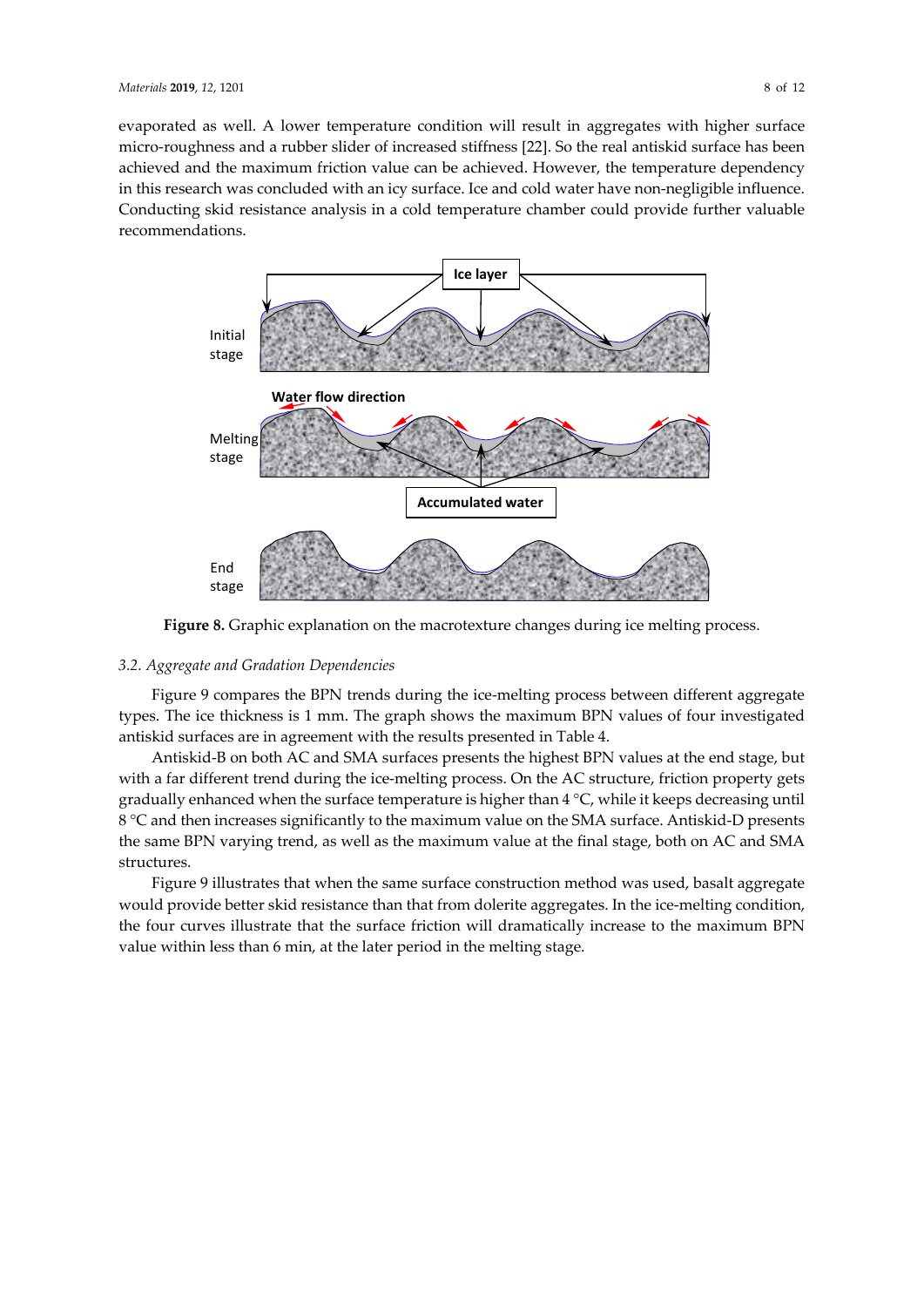

**Figure 9.** BPN values of investigated antiskid layers.

Angularity from AIMS analysis describes variation at the particle boundary that influences the overall shape. Higher angularity values illustrate more angular shape. A perfect circle has a small limited value of angularity, which is close to zero [23]. The definition in AIMS analysis provides a relative scale from 0 to 10,000 for angularity measurement. Figure 10 compares the angularities between basalt aggregate and dolerite aggregate.



**Figure 10.** Angularity distributions of the fine aggregates used.

Firstly, according to the definition of AIMS angularity, aggregates with values higher than 5400 fall into the extreme category. Figure 10 illustrates that both basalt and dolerite aggregates presented very small angularities, with less than 10% of aggregates with angularity values higher than 5400. Secondly, it can clearly be seen that basalt fine aggregate had higher angularity values than that of dolerite aggregate. According to literatures [24,25], higher angularity will result in better aggregate interlocking and higher friction coefficient, which also consistent with the BPN results discussed in Figure 9.

AIMS also defined Form2D and described the relative form from 2-dimensional images of fine aggregates, as Figure 2 shows. Form2D index is explained by Equation (1). It has a relative scale from 0 to 20, while 0 means a perfect circle.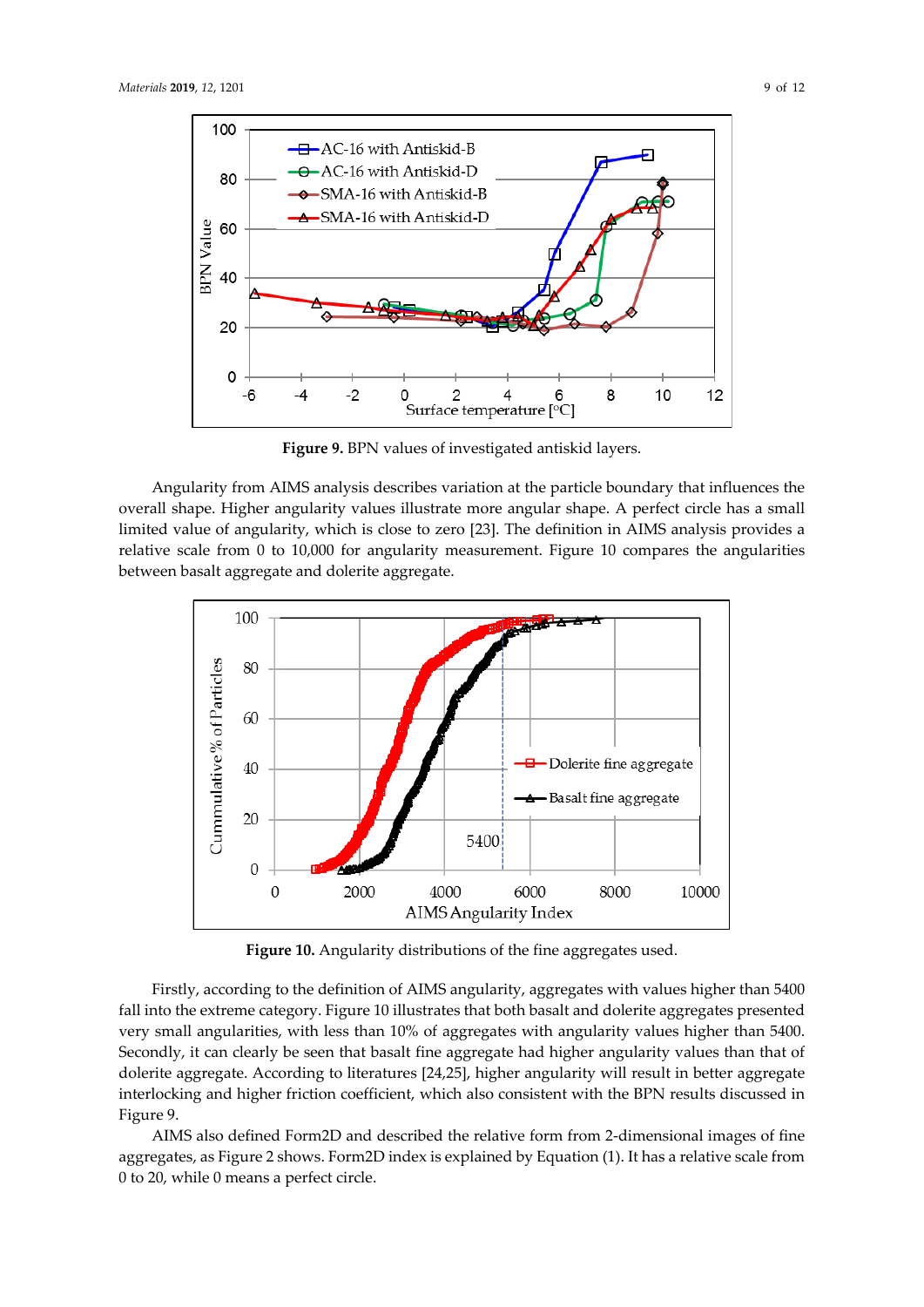Where:  $R_{\theta}$  is the radius of a particle at an angle of  $\theta$ ,  $\Delta\theta$  is the incremental difference in the angle.

Figure 11 shows that basalt aggregate and dolerite aggregate have similar distributions of form2D index. This means that basalt aggregates have quite same sphericity as dolerite aggregates have, with only small difference at ranges that form2D values are smaller than 8.



**Figure 11.** Form2D distributions of the used fine aggregates.

# *3.3 Ice Thickness Dependencies*

Fujimoto conducted a quantitative evaluation of the relation between ice thickness on a road surface and the skid resistance property. He confirmed that the skid resistance decreases with increases in the ice film thickness [26]. This research investigates the ice thickness dependency of surface friction by comparing the BPN values during the ice-melting process between 1mm thick and 2 mm thick ice conditions. The research results are presented in Figure 12. It illustrates that thicker ice layer will result in a lower skid resistance property and smaller "lowest BPN". The lowest BPN for the 1 mm condition is 20, while it is 18 for the 2 mm condition. Very obviously that thicker ice layer needs more time to fully melt, hence the longer melting stage.

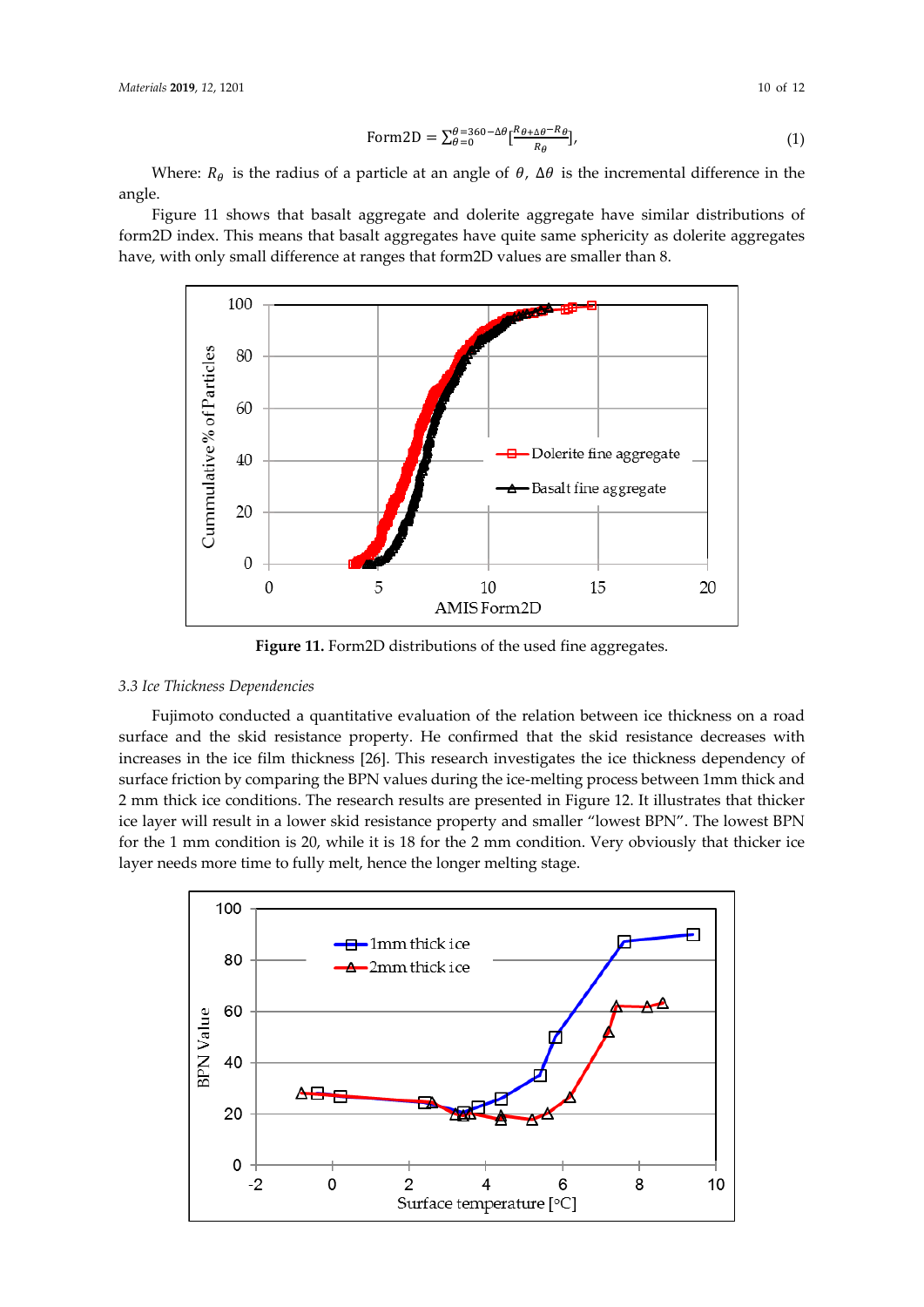# **4. Conclusions**

The durability of skid resistance during the ice-melting process at temperature from −5 °C to 10 °C was characterized by means of a BP Tester. SMA-16, AC-16 and two types of antiskid surface layer, with 1mm thick and 2 mm thick ice layers, were studied. Based on the research results, the following conclusions can be drawn:

- 1. Investigated surfaces have a concave trend between friction and surface condition. Lowest BPN value occurs during the ice-melting stage, and then increases gradually with increasing temperature. Melted ice will result in water flow from peak points to gorges between aggregates, leading to lower average depth. Hence the smallest macrotexture and then lowest friction property will be presented.
- 2. The investigated antiskid layers can significantly increase the surface friction properties during icy seasons. The lowest BPN values of AC and SMA surfaces during the ice-melting process have been enhanced from 11.6 and 14.4 to a value of around 20, respectively, when an antiskid surface has been applied. Aggregate image analysis indicated that basalt fine aggregate had higher angularity values than that of dolerite aggregate, resulting in a better friction coefficient. But the lowest BPN values of the two studied antiskid layers are the same.
- 3. A thicker ice layer will result in a lower skid resistance property and smaller "lowest BPN". The lowest BPN for the 1mm condition is 20, while it is 18 for the 2 mm condition.

**Author Contributions:** Conceptualization, B.Y. and H.M.; methodology, B.Y. and S.Z; software, H.M. and P.Z.; validation, B.Y., S.Z. and X.Z.; formal analysis, B.Y. and X.Z.; investigation, S.Z.; resources, H.M. and P.Z.; data curation, B.Y. and H.M.; writing—original draft preparation, B.Y. and S.Z.; writing—review and editing, S.Z. and H.M.; visualization, S.Z. and H.M.; supervision, S.Z.

**Funding:** This research was funded by National Natural Science Foundation of China (No. U1733121) and the 111 Project (No. B18038).

**Acknowledgments:** This research was funded by National Natural Science Foundation of China and 111 Project, and the authors gratefully acknowledge the financial support.

**Conflicts of Interest:** The authors declare no conflict of interest.

# **References**

- 1. Pan, P.; Wu, S.; Xiao, Y.; Liu, G. A review on hydronic asphalt pavement for energy harvesting and snow melting. *Renew. Sustain. Energy Rev.* **2015**, *48*, 624–634.
- 2. Cui, P.; Wu, S.; Xiao, Y.; Wan, M.; Cui, P. Inhibiting effect of Layered Double Hydroxides on the emissions of volatile organic compounds from bituminous materials. *J. Clean. Prod.* **2015**, *108 (Pt A)*, 987–991.
- 3. Herndon, D.A.; Xiao, F.; Amirkhanian, S.; Wang, H. Investigation of Los Angeles value and alternate aggregate gradations in OGFC mixtures. *Constr. Build. Mater.* **2016**, *110*, 278–285.
- 4. Guo, Y.; Ma, B.; Zhi, Z.; Tan, H.; Liu, M.; Jian, S.; Guo, Y. Effect of polyacrylic acid emulsion on fluidity of cement paste. *Coll. Surfaces A: Physicochem. Eng. Asp.* **2017**, *535*, 139–148.
- 5. Asi, I.M. Evaluating skid resistance of different asphalt concrete mixes. *Build. Environ.* **2007**, *42*, 325–329.
- 6. Xiao, Y.; van de Ven, M.F.C.; Molenaar, A.; Wu, S.; Verwaal, W. Surface Texture of Antiskid Surface Layers Used on Runways. In Proceedings of the TRB 90th Annual Meeting. Washington, DC, USA, 23–27 January 2011; p. 11.
- 7. Chen, Z.; Wu, S.; Xiao, Y.; Zeng, W.; Yi, M.; Wan, J. Effect of hydration and silicone resin on Basic Oxygen Furnace slag and its asphalt mixture. *J. Clean. Prod.* **2016**, *112 (Pt 1)*, 392–400.
- 8. Bazlamit, S.M.; Reza, F. Changes in Asphalt Pavement Friction Components and Adjustment of Skid Number for Temperature. *J. Transp. Eng.* **2005**, *131*, 470–476.
- 9. Kogbara, R.B.; Masad, E.A.; Kassem, E.; Scarpas, A.; Anupam, K. A state-of-the-art review of parameters influencing measurement and modeling of skid resistance of asphalt pavements. *Constr. Build. Mater.* **2016**, *114*, 602–617.